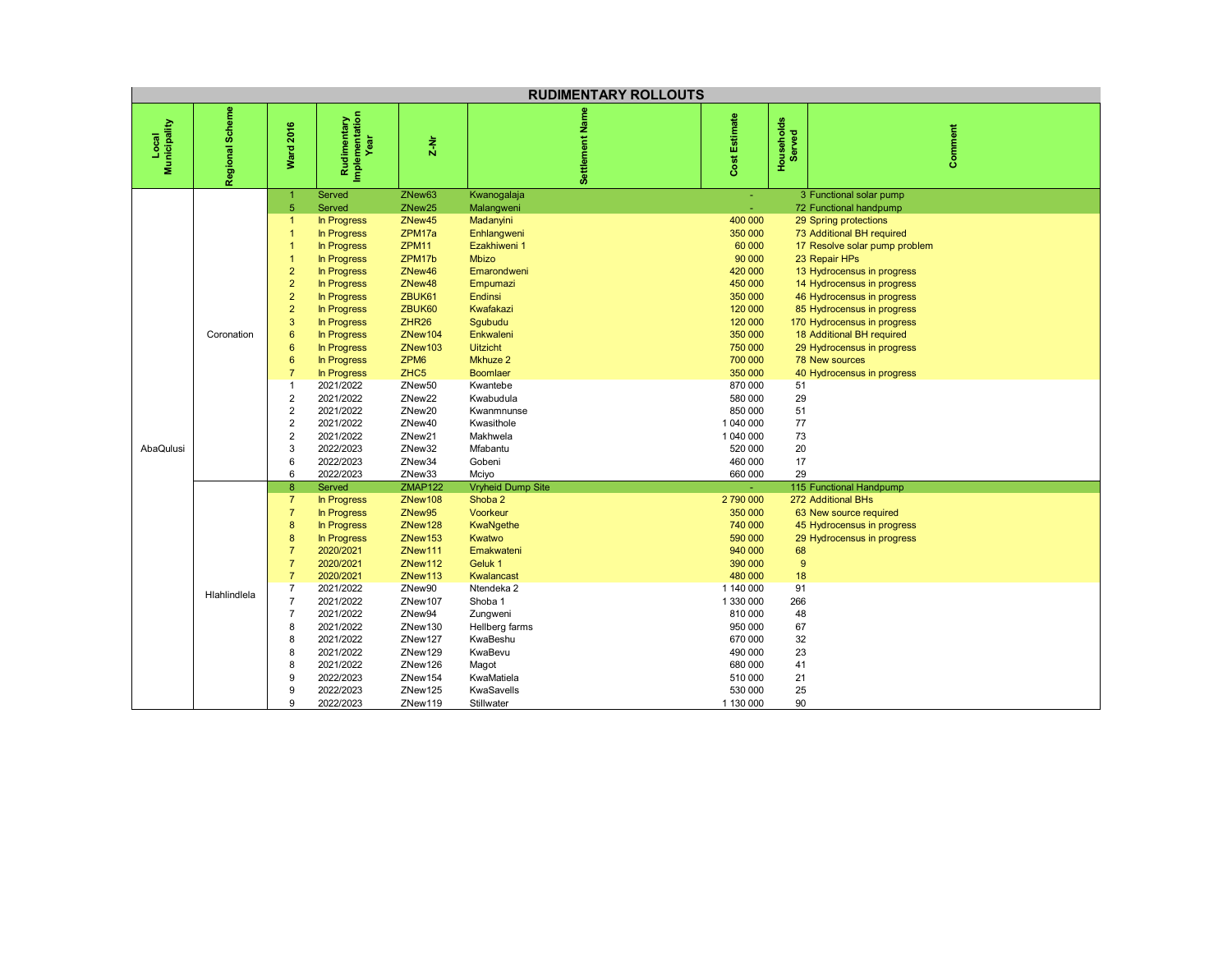| <b>RUDIMENTARY ROLLOUTS</b> |                 |                                                                                                                                                                                                                                                                          |                                                                                                                                                                                                                                                                                                                                                                                                                                                                                             |                                                                                                                                                                                                                                                                                                                                                                                    |                                                                                                                                                                                                                                                                                                                                                                                                                                                                                                                    |                                                                                                                                                                                                                                                                                                                                                                                        |                                                                                                                                                        |                                                                                                                                                                                                                |  |
|-----------------------------|-----------------|--------------------------------------------------------------------------------------------------------------------------------------------------------------------------------------------------------------------------------------------------------------------------|---------------------------------------------------------------------------------------------------------------------------------------------------------------------------------------------------------------------------------------------------------------------------------------------------------------------------------------------------------------------------------------------------------------------------------------------------------------------------------------------|------------------------------------------------------------------------------------------------------------------------------------------------------------------------------------------------------------------------------------------------------------------------------------------------------------------------------------------------------------------------------------|--------------------------------------------------------------------------------------------------------------------------------------------------------------------------------------------------------------------------------------------------------------------------------------------------------------------------------------------------------------------------------------------------------------------------------------------------------------------------------------------------------------------|----------------------------------------------------------------------------------------------------------------------------------------------------------------------------------------------------------------------------------------------------------------------------------------------------------------------------------------------------------------------------------------|--------------------------------------------------------------------------------------------------------------------------------------------------------|----------------------------------------------------------------------------------------------------------------------------------------------------------------------------------------------------------------|--|
| Local<br>Municipality       | Regional Scheme | <b>Ward 2016</b>                                                                                                                                                                                                                                                         | Rudimentary<br>Implementation<br>Year                                                                                                                                                                                                                                                                                                                                                                                                                                                       | $\frac{1}{2}$                                                                                                                                                                                                                                                                                                                                                                      | Settlement Na                                                                                                                                                                                                                                                                                                                                                                                                                                                                                                      | Cost Estimate                                                                                                                                                                                                                                                                                                                                                                          | Households<br>Served                                                                                                                                   | Comment                                                                                                                                                                                                        |  |
| AbaQulusi                   | Hlahlindlela    | 12<br>12<br>12<br>13<br>13<br>13<br>13<br>13<br>12<br>12<br>12<br>12<br>12<br>12<br>12<br>12<br>12<br>12<br>12<br>12<br>12<br>12<br>12<br>13<br>13<br>13<br>13<br>13<br>22<br>22<br>22<br>22<br>22<br>22                                                                 | In Progress<br><b>In Progress</b><br>In Progress<br><b>In Progress</b><br><b>In Progress</b><br>In Progress<br>In Progress<br>In Progress<br>2020/2021<br>2020/2021<br>2020/2021<br>2020/2021<br>2021/2022<br>2021/2022<br>2021/2022<br>2021/2022<br>2021/2022<br>2021/2022<br>2021/2022<br>2021/2022<br>2021/2022<br>2021/2022<br>2021/2022<br>2021/2022<br>2021/2022<br>2021/2022<br>2021/2022<br>2022/2023<br>2022/2023<br>2022/2023<br>2022/2023<br>2022/2023<br>2022/2023<br>2022/2023 | ZNew177<br>ZNew168<br>ZNew169<br>ZNew96<br><b>ZMAP123</b><br>ZNew93<br>ZNew109<br>ZNew76<br>ZNew175<br>ZNew163<br>ZNew176<br>ZNew161<br>ZNew160<br>ZNew178<br>ZNew173<br>ZNew171<br>ZNew170<br>ZNew164<br>ZNew165<br>ZNew179<br>ZNew172<br>ZNew167<br>ZNew162<br>ZNew75<br>ZNew74<br>ZNew77<br>ZNew110<br>ZNew92<br>ZNew124<br>ZNew106<br>ZNew122<br>ZNew123<br>ZNew120<br>ZNew121 | <b>Brakfontein 2</b><br>Mabunya<br><b>Tintas Drift</b><br>Banga<br><b>Ema300</b><br><b>Eskame</b><br><b>Hluma</b><br>Mpofini<br>Aardappel<br><b>Brakfontein</b><br><b>Dubbelrecht</b><br>Emooi<br>Enyanyeni<br>Fairplay<br>Geluk 3<br>Grootfontein<br>KwaMshomoloza<br>Langverwacht<br>Mawelawela<br>Mdlenevini<br>Middelpunt<br>Nsengeni<br>Vamba<br>Beafort<br>Golden Valley<br>Klipfontein<br>Kwabanga 1<br>Kwabanga 2<br>Betel<br>Eensgevonden plotte<br>Fearmdale<br>KwaLubeck<br>Scheepersnek<br>Zaaifontein | 420 000<br>420 000<br>830 000<br>350 000<br>350 000<br>350 000<br>350 000<br>890 000<br>540 000<br>520 000<br>440 000<br>1 040 000<br>510 000<br>470 000<br>410 000<br>660 000<br>580 000<br>660 000<br>580 000<br>620 000<br>380 000<br>470 000<br>600 000<br>890 000<br>870 000<br>570 000<br>960 000<br>780 000<br>490 000<br>1 130 000<br>980 000<br>490 000<br>640 000<br>510 000 | 26<br>24<br>14<br>80<br>22<br>19<br>8<br>40<br>28<br>34<br>28<br>34<br>8<br>20<br>33<br>64<br>60<br>20<br>68<br>51<br>22<br>96<br>66<br>23<br>34<br>22 | 12 Hydrocensus in progress<br>13 Hydrocensus in progress<br>84 Additional source, possible reticulation<br>10 Drill 1x BH<br>284 Drill 1x BH<br>52 Drill 1x BH<br>45 Drill 1x BH<br>53 Hydrocensus in progress |  |
|                             | Khambi          | $\overline{2}$<br>$\mathbf{3}$<br>3<br>$\mathbf{3}$<br>$\overline{2}$<br>$\overline{2}$<br>$\overline{2}$<br>$\overline{2}$<br>$\overline{2}$<br>$\overline{2}$<br>$\overline{2}$<br>$\overline{2}$<br>$\overline{2}$<br>$\overline{2}$<br>$\overline{2}$<br>3<br>3<br>3 | In Progress<br><b>In Progress</b><br>In Progress<br><b>In Progress</b><br>2020/2021<br>2020/2021<br>2020/2021<br>2020/2021<br>2020/2021<br>2021/2022<br>2021/2022<br>2021/2022<br>2021/2022<br>2022/2023<br>2022/2023<br>2022/2023<br>2022/2023<br>2022/2023                                                                                                                                                                                                                                | ZNew18<br><b>ZMAP127</b><br>ZNew <sub>29</sub><br>ZNew31<br>ZMAP62<br>ZMAP63a<br>ZMC <sub>13</sub><br>ZNew15<br>ZNew16<br>ZNew19<br>ZNew12<br>ZNew17<br>ZNew14<br>ZNew13<br>ZNew11<br>ZNew181<br>ZNew30<br>ZNew28                                                                                                                                                                  | Kwazondo<br><b>Bhukubhu</b><br><b>Mabova</b><br><b>Ndulinde</b><br>Ketango<br>Nsonyane<br>Ntabazelanga<br><b>Dlomodlomo</b><br>Kwakopie<br>Kwathemba<br>Mphitiphtini<br>Ndulo<br>Ngongomane<br>Ongcwezeni<br>Thuthukani<br>Hlanganani CPA<br>Kewulane<br>Mthumeni                                                                                                                                                                                                                                                  | 400 000<br>400 000<br>350 000<br>350 000<br>440 000<br>870 000<br>660 000<br>520 000<br>420 000<br>590 000<br>1640000<br>390 000<br>2 140 000<br>1 370 000<br>450 000<br>370 000<br>1 070 000<br>380 000                                                                                                                                                                               | 17<br>29<br>27<br>25<br>13<br>30<br>134<br>9<br>177<br>185<br>14<br>$\boldsymbol{6}$<br>81<br>15                                                       | 21 Test 2 springs<br>29 Test 2 springs<br>32 Drill 1x BH<br>54 Drill 1x BH                                                                                                                                     |  |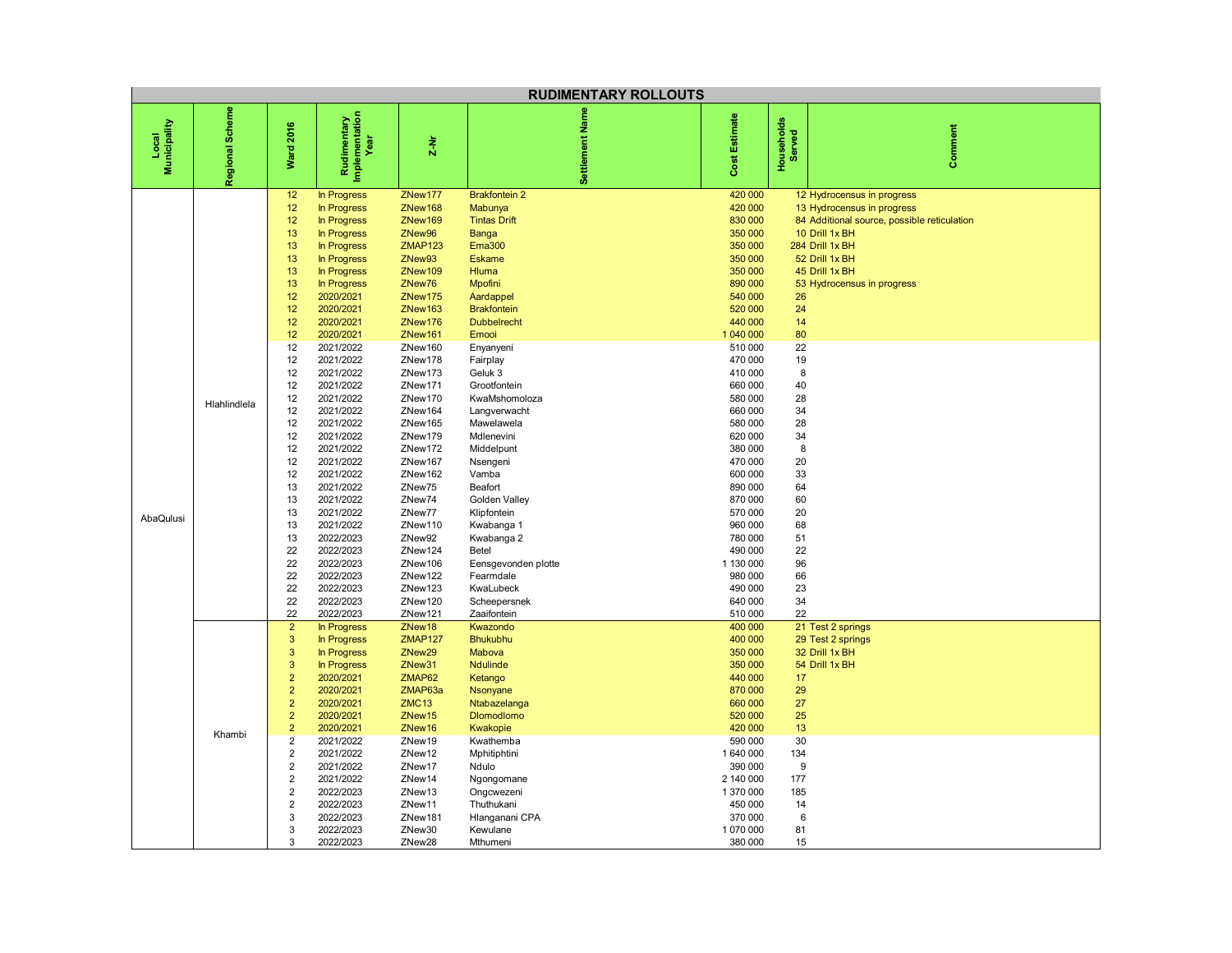| <b>RUDIMENTARY ROLLOUTS</b> |                            |                                                                                                                                                                                                                                                                                                                                                                                                                                                |                                                                                                                                                                                                                                                                                                                                                    |                                                                                                                                                                                                                                                                                                      |                                                                                                                                                                                                                                                                                                                                                                                             |                                                                                                                                                                                                                                                                                                      |                                                                                                                                                     |                                                                                                         |  |
|-----------------------------|----------------------------|------------------------------------------------------------------------------------------------------------------------------------------------------------------------------------------------------------------------------------------------------------------------------------------------------------------------------------------------------------------------------------------------------------------------------------------------|----------------------------------------------------------------------------------------------------------------------------------------------------------------------------------------------------------------------------------------------------------------------------------------------------------------------------------------------------|------------------------------------------------------------------------------------------------------------------------------------------------------------------------------------------------------------------------------------------------------------------------------------------------------|---------------------------------------------------------------------------------------------------------------------------------------------------------------------------------------------------------------------------------------------------------------------------------------------------------------------------------------------------------------------------------------------|------------------------------------------------------------------------------------------------------------------------------------------------------------------------------------------------------------------------------------------------------------------------------------------------------|-----------------------------------------------------------------------------------------------------------------------------------------------------|---------------------------------------------------------------------------------------------------------|--|
| Municipality<br>Local       | Regional Scheme            | <b>Ward 2016</b>                                                                                                                                                                                                                                                                                                                                                                                                                               | Rudimentary<br>Implementation<br><b>Year</b>                                                                                                                                                                                                                                                                                                       | $2-Nr$                                                                                                                                                                                                                                                                                               | Settlement Nam                                                                                                                                                                                                                                                                                                                                                                              | Estimate<br>Cost                                                                                                                                                                                                                                                                                     | Households<br>Served                                                                                                                                | Comment                                                                                                 |  |
| AbaQulusi                   | Khambi                     | $\overline{\mathbf{4}}$<br>$\overline{4}$<br>$\overline{4}$<br>$\overline{5}$<br>$\overline{5}$<br>$\overline{4}$<br>$\overline{4}$<br>$\overline{4}$<br>$\overline{4}$<br>$\overline{4}$<br>$\overline{4}$<br>$\overline{4}$<br>$\overline{4}$<br>4<br>$\overline{\mathbf{4}}$<br>4<br>4<br>$\sqrt{5}$<br>5<br>13<br>13                                                                                                                       | In Progress<br>In Progress<br>In Progress<br>In Progress<br>In Progress<br>2020/2021<br>2020/2021<br>2020/2021<br>2020/2021<br>2020/2021<br>2021/2022<br>2021/2022<br>2021/2022<br>2021/2022<br>2021/2022<br>2021/2022<br>2022/2023<br>2022/2023<br>2022/2023<br>2022/2023<br>2022/2023                                                            | ZMAP55<br>ZNew66<br>ZNew67<br>ZNew82<br>ZMAP75<br><b>ZNN21</b><br>ZNew70<br>ZNew60<br>ZNew68<br>ZNew64<br>ZNew62<br>ZNew69<br>ZNew <sub>53</sub><br>ZNew65<br>ZNew61<br>ZMAP126<br>ZNew59<br>ZNew81<br>ZNew131<br>ZNew72<br>ZNew73                                                                   | <b>Weltevreden 2</b><br><b>KwaPaul</b><br>Thabankulu<br>KwaJohn 2<br>Mbogozi<br>eMkhweleni<br><b>Berlin</b><br>Dagane<br>Elim<br>Emgageni<br>Engothweni<br>Entabeni 1<br>Kwamahashi<br>Kwaschoeman<br>Leeunek 1<br>Mangoe<br>Siyaphambile<br>Ekamvu<br>Lenjane 2<br>Ishoba 1<br>Leeunek <sub>2</sub>                                                                                        | 60 000<br>350 000<br>350 000<br>350 000<br>900 000<br>800 000<br>380 000<br>660 000<br>460 000<br>1 900 000<br>980 000<br>410 000<br>590 000<br>490 000<br>510 000<br>1 250 000<br>650 000<br>560 000<br>730 000<br>1 310 000<br>420 000                                                             | 53<br>$\boldsymbol{8}$<br>39<br>15<br>146<br>78<br>8<br>30<br>11<br>24<br>103<br>33<br>26<br>26<br>131<br>12                                        | 55 Equip existing BH<br>6 Drill 1x BH<br>32 Drill 1x BH<br>21 Drill 1x BH<br>131 Investigate 3x springs |  |
|                             | Coronation<br>Hlahlindlela | $\overline{7}$<br>$\overline{7}$<br>$\overline{7}$<br>$\overline{7}$<br>$\overline{7}$<br>$\overline{7}$<br>$\overline{7}$<br>$\overline{1}$                                                                                                                                                                                                                                                                                                   | 2020/2021<br>2020/2021<br>2021/2022<br>2022/2023<br>In Progress<br>In Progress<br>In Progress<br>2020/2021                                                                                                                                                                                                                                         | ZPM35<br>ZTAS56<br>ZNew149<br>ZNew146<br>ZNew150<br>ZNew6<br>ZMAP4<br>ZNew4                                                                                                                                                                                                                          | Baqulusini 5<br>Palmietfontein (Rondspring 137, Kwambhedleni)<br>Gweje<br>Makhwabe<br><b>Mqwabe</b><br><b>KwaManzi</b><br>Mthashana<br>Bivanyana                                                                                                                                                                                                                                            | 450 000<br>550 000<br>1 170 000<br>370 000<br>350 000<br>300 000<br>350 000<br>710 000                                                                                                                                                                                                               | 15<br>24<br>87<br>9<br>38                                                                                                                           | 28 Drill 1x BH<br>26 Investigate spring<br>44 Additional BH required                                    |  |
| eDumbe                      | Sim West                   | $\overline{1}$<br>$\overline{1}$<br>$\overline{7}$<br>$\overline{7}$<br>$\mathbf{1}$<br>3<br>$\overline{1}$<br>$\overline{1}$<br>$\overline{7}$<br>$\overline{1}$<br>$\overline{1}$<br>$\overline{1}$<br>$\overline{1}$<br>$\overline{1}$<br>$\overline{1}$<br>$\overline{1}$<br>$\overline{1}$<br>$\overline{1}$<br>$\mathbf{1}$<br>$\overline{1}$<br>$\mathbf{1}$<br>$\mathbf{1}$<br>$\overline{1}$<br>$\overline{7}$<br>$\overline{7}$<br>8 | 2020/2021<br>2021/2022<br>2022/2023<br>2022/2023<br>In Progress<br>In Progress<br>2020/2021<br>2020/2021<br>2020/2021<br>2020/2021<br>2020/2021<br>2020/2021<br>2020/2021<br>2021/2022<br>2021/2022<br>2021/2022<br>2021/2022<br>2021/2022<br>2021/2022<br>2021/2022<br>2021/2022<br>2022/2023<br>2022/2023<br>2022/2023<br>2022/2023<br>2022/2023 | ZNew132<br>ZNew133<br>ZNew152<br>ZNew148<br>ZNew141<br>ZNew <sub>3</sub><br>ZMAP71<br>ZMAP1<br>ZMAP6<br>ZNew143<br>ZNew135<br>ZNew155<br>ZNew9<br>ZNew139<br>ZNew10<br>ZNew140<br>ZNew134<br>ZNew142<br>ZNew136<br>ZNew137<br>ZMAP120<br>ZMAP121<br>ZNew144<br>ZNew151<br>ZNew <sub>5</sub><br>ZNew8 | Khambula mission<br>Penvaan<br>Sefamanzi<br>Zungwini<br>Bazangoma<br>Mandakane<br><b>Bella Vista</b><br>Rooipoort<br>Koudbad / Welverdiend<br><b>Brecher</b><br>Eloyi<br>Ematafuleni<br><b>Esitikini</b><br>Hloko<br>Knoopaan<br>KwaBhema<br>Kwalembe<br>Loti<br>Mkhupane<br>Ntshakwe<br>Schikhoek (Land Reform)<br>Tholwethu (Land Reform)<br>Titane<br>Ndabezitha<br>Nzenze<br>Nhlungwane | 890 000<br>1 300 000<br>790 000<br>490 000<br>1 500 000<br>700 000<br>830 000<br>850 000<br>670 000<br>730 000<br>790 000<br>530 000<br>560 000<br>1 100 000<br>1680000<br>850 000<br>900 000<br>660 000<br>540 000<br>550 000<br>870 000<br>1 070 000<br>690 000<br>460 000<br>550 000<br>1 450 000 | 60<br>100<br>47<br>23<br>53<br>57<br>36<br>43<br>49<br>22<br>26<br>67<br>128<br>57<br>61<br>36<br>26<br>25<br>62<br>$73\,$<br>36<br>13<br>80<br>116 | 107 Drill 4x BHs, test existing<br>403 Drill 2x BHs                                                     |  |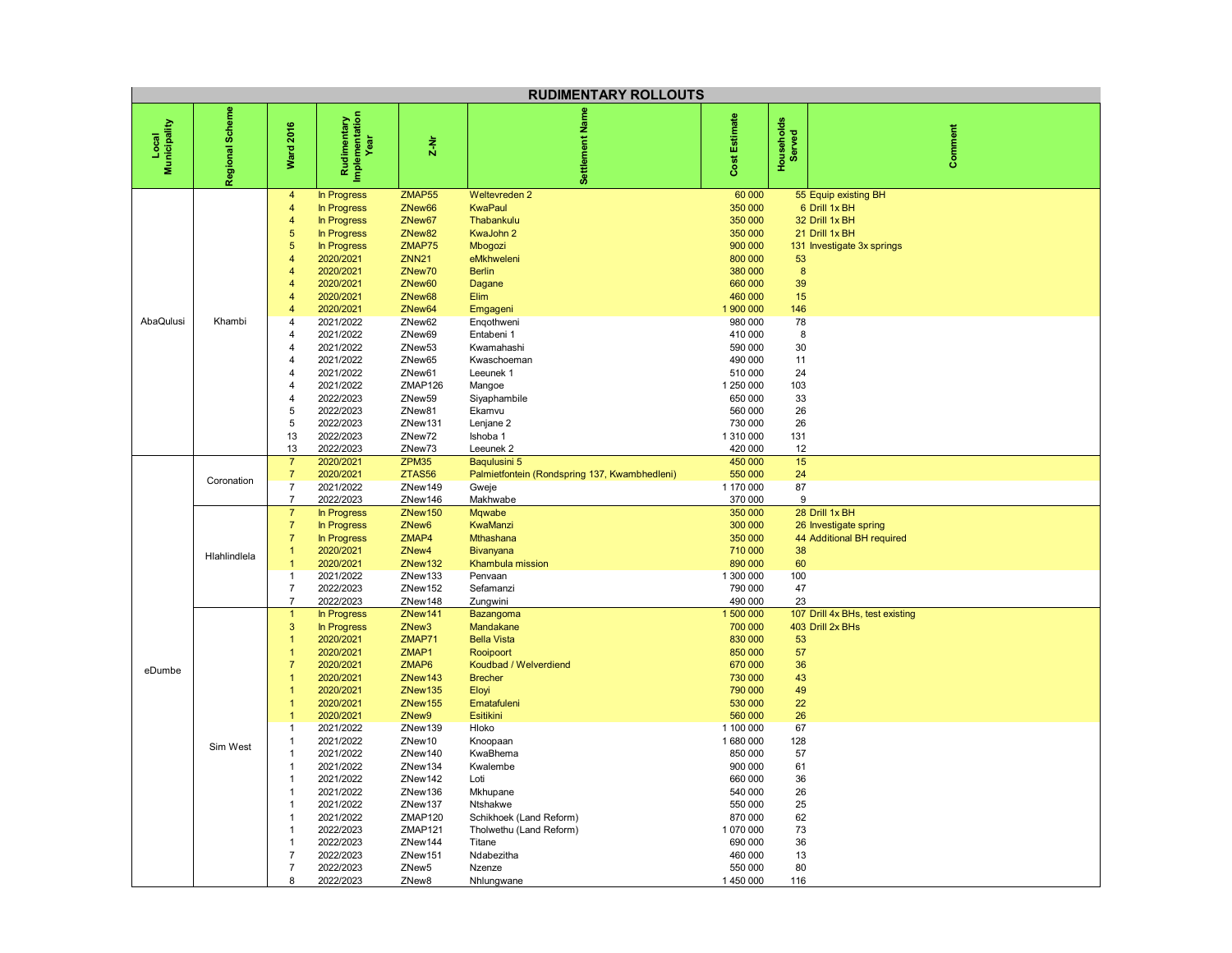| <b>RUDIMENTARY ROLLOUTS</b> |                 |                                                                                                                                                                                                                                                                 |                                                                                                                                                                                                                                                                                                                                                |                                                                                                                                                                                                                  |                                                                                                                                                                                                                                                                                                                                                          |                                                                                                                                                                                                                                                                                  |                                                                                                  |                                                                                                                                                                                                                            |  |  |
|-----------------------------|-----------------|-----------------------------------------------------------------------------------------------------------------------------------------------------------------------------------------------------------------------------------------------------------------|------------------------------------------------------------------------------------------------------------------------------------------------------------------------------------------------------------------------------------------------------------------------------------------------------------------------------------------------|------------------------------------------------------------------------------------------------------------------------------------------------------------------------------------------------------------------|----------------------------------------------------------------------------------------------------------------------------------------------------------------------------------------------------------------------------------------------------------------------------------------------------------------------------------------------------------|----------------------------------------------------------------------------------------------------------------------------------------------------------------------------------------------------------------------------------------------------------------------------------|--------------------------------------------------------------------------------------------------|----------------------------------------------------------------------------------------------------------------------------------------------------------------------------------------------------------------------------|--|--|
| Local<br>Municipality       | Regional Scheme | <b>Ward 2016</b>                                                                                                                                                                                                                                                | Rudimentary<br>Implementation<br>Year                                                                                                                                                                                                                                                                                                          | $2 - Nr$                                                                                                                                                                                                         | Settlement Nam                                                                                                                                                                                                                                                                                                                                           | Cost Estimate                                                                                                                                                                                                                                                                    | Households<br>Served                                                                             | Comment                                                                                                                                                                                                                    |  |  |
|                             | Mandhlakazi     | $\overline{2}$<br>$\overline{2}$<br>$\overline{2}$<br>$\overline{5}$<br>$\overline{7}$<br>$\overline{7}$<br>20<br>$\overline{1}$<br>$\overline{2}$<br>$\mathsf 3$<br>$\overline{2}$<br>$\overline{2}$<br>3<br>3<br>$\overline{7}$<br>$\overline{7}$<br>18<br>18 | In Progress<br>In Progress<br>In Progress<br>In Progress<br>In Progress<br>In Progress<br>In Progress<br>2020/2021<br>2020/2021<br>2021/2022<br>2021/2022<br>2021/2022<br>2021/2022<br>2021/2022<br>2022/2023<br>2022/2023<br>2022/2023<br>2022/2023                                                                                           | ZMAP39<br>ZBUK21<br>ZMAP38<br>Z247<br>Z954<br>Z204<br>Z227<br>ZMAP20<br>Z234<br>ZMAP22<br>Z236<br>ZBUK11<br>Z333<br>ZBUK25<br>Z198b<br>ZBUK23<br>ZBUK24<br>Z243                                                  | Dungamanzi 1<br>Enkanyezini<br>Ntenjane<br><b>Mpuphusi</b><br><b>Bhidi</b><br>Sibanyaneni<br>Mangashaneni<br>Mhlanjeni<br>Kwankweme<br>Mkhuze 1<br>Esixeni<br>Vusu Musi<br>Esgelwini<br>Magendene<br>Dongothule<br>Mgolokotho<br>Meyame<br>Zibusele                                                                                                      | 350 000<br>1 050 000<br>710 000<br>60 000<br>350 000<br>1 0 5 0 1 1 1<br>1 050 000<br>510 000<br>860 000<br>320 000<br>530 000<br>1 090 000<br>340 000<br>550 000<br>2 070 000<br>610 000<br>440 000<br>1710 000                                                                 | 16<br>58<br>$\overline{1}$<br>22<br>70<br>3<br>25<br>69<br>27<br>15<br>145                       | 62 Drill 1x BH<br>57 Drill 3x BHs<br>41 Drill 1x BH<br>137 Equip existing BH<br>74 Drill 1x BH<br>129 Drill 3x BHs<br>116 Drill 3x BHs                                                                                     |  |  |
| Nongoma                     | Usuthu          | 13<br>$\overline{4}$<br>12<br>12<br>12<br>12<br>12<br>13<br>21<br>11<br>12<br>12<br>12<br>12<br>12<br>21<br>21<br>12<br>12<br>12<br>12<br>12<br>21<br>4<br>11                                                                                                   | Served<br>In Progress<br>In Progress<br>In Progress<br>In Progress<br>In Progress<br>In Progress<br>In Progress<br>In Progress<br>2021/2022<br>2021/2022<br>2021/2022<br>2021/2022<br>2021/2022<br>2021/2022<br>2021/2022<br>2021/2022<br>2021/2022<br>2022/2023<br>2022/2023<br>2022/2023<br>2022/2023<br>2022/2023<br>2022/2023<br>2022/2023 | ZMAP28<br>Z362<br>Z338<br>ZKAY4<br>Z342<br>Z340<br>Z339<br>Z359<br>Z607<br>Z147<br>ZMAP15<br>Z349<br>Z341<br>Z373<br>ZMAP13<br>Z614<br>Z597<br>ZAM12<br>ZMAP16<br>Z346<br>Z374<br>ZAM11<br>Z598<br>Z362<br>ZMAP9 | Mahayoyo<br>Emageleni 3<br>Esigoqobeni<br>Emayeni 1<br>Emayeni <sub>2</sub><br>Esidakeni 1<br>Ngwabe<br>Embokodweni<br>Mangomhlophe<br>Ngolotshe<br>Dum-Dum<br>Isizinda A<br>Isizinda B<br>Nhloyane<br>Ngalu<br>Mayini / Ntonga<br>Semangadini<br>Ezingolaneni<br>KwaLuphonjwana<br>KwaQuqu<br>Ngalonde<br>Nzama<br>Mpunzana<br>Emageleni 2<br>Doncaneni | 350 000<br>980 000<br>350 000<br>350 000<br>350 000<br>700 000<br>1 120 000<br>700 000<br>3710000<br>680 000<br>410 000<br>1620000<br>410 000<br>780 000<br>2 380 000<br>1 250 000<br>610 000<br>1650000<br>350 000<br>1 350 000<br>1 300 000<br>2 190 000<br>370 000<br>950 000 | 316<br>35<br>9<br>117<br>10<br>46<br>205<br>87<br>26<br>124<br>10<br>94<br>96<br>194<br>10<br>56 | 228 Regional scheme water supply<br>23 Drill 1x BH<br>63 Drill 1x BH<br>50 Drill 1x BH<br>83 Drill 1x BH<br>58 Drill 1x BH<br>78 Drill 2x BHs<br>75 Protect spring & refurbish reticulation<br>300 Hydrocensus in progress |  |  |